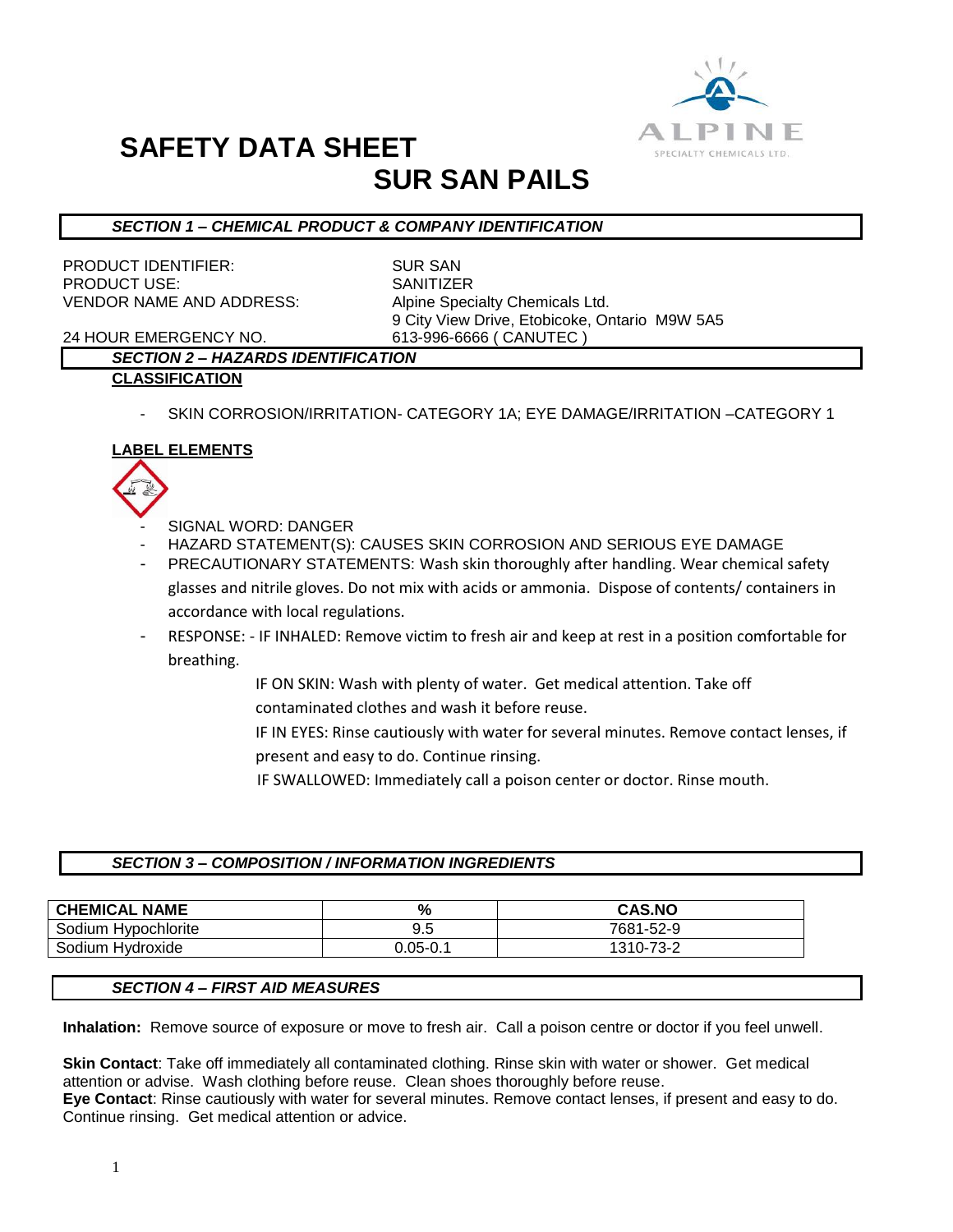# **SAFETY DATA SHEET**

# **SUR SAN PAILS**

**Ingestion**: Immediately call a Poison Centre or doctor. Do not induce vomiting.

**Note to physician**: Treat symptomatically, no specific antidote. See toxicological information (section 11)

# *SECTION 5 – FIRE FIGHTING MEASURES*

# **Extinguishing Media:**

**Suitable Extinguishing Media:** Use water spray, fog or foam.

**Unsuitable Extinguishing Media:** None known

 **Specific hazards arising from the product:** No specific fire or explosion hazard.

**Hazardous thermal decomposition products:** Decomposition products may include the following materials: carbon dioxide and carbon monoxide.

**Advice for fire-fighters:** Fire-fighters should wear appropriate protective equipment and self-contained breathing apparatus (SCBA) with a full face-piece operated in positive pressure mode..

# *SECTION 6 – ACCIDENTAL RELEASE MEASURES*

**Personal precautions, protective equipment and emergency procedures:**

Wear suitable protective clothing. Wear eye/face protection.

**Environmental precautions:** Do not allow to enter drains, sewers or watercourses. Advise Authorities if spillage has entered water course or sewer or has contaminated soil or vegetation**.** 

**Methods and materials for containment and cleaning up**: Use a water rinse for final clean-up**.** 

## **Reference to other sections See also Section 8.** *SECTION 7 – HANDLING AND STORAGE*

**Precautions for safe handling**: Ventilate adequately, otherwise wear an appropriate breathing apparatus. Do not breathe vapor or mist. Mixing this product with acid or ammonia releases chlorine gas. Avoid contact with eyes, skin or clothing. Wash thoroughly after handling.

**Storage Procedures**: Keep containers closed when not in use. Store between the following temperatures: 5 to 40°C.

## *SECTION 8 – EXPOSURE CONTROLS/PERSONAL PROTECTION*

|                      | <b>ACGIH TLV</b>   |             | <b>OSHA PEL</b>    |         | AIHA WEEL          |                      |
|----------------------|--------------------|-------------|--------------------|---------|--------------------|----------------------|
| <b>CHEMICAL NAME</b> | TWA                | <b>STEL</b> | <b>TWA</b>         | Ceiling | 8 hour TWA         | Short term TWA<br>C) |
| Sodium Hypochlorite  | $2 \text{ mg/m}^3$ |             | $2 \text{ mg/m}^3$ |         | $2 \text{ ma/m}^3$ |                      |
| Sodium Hydroxide     | 2 mg/m $^3$        |             | 2 mg/m $3$         |         | 2 mg/m $3$         |                      |

ACGIH= American Conference of Governmental Industrial Hygienists. TLV = Threshold Limit Value. TWA = Timeweighted Average. STEL = Short-term Exposure Limit OSHA = US Occupational Safety and Health Administration. PEL = Permissible Exposure Limits. AIHA = AIHA Guideline Foundation. WEEL = Workplace Environmental Exposure Limit.

**Appropriate Engineering Control**: Use only with adequate ventilation. If user operations generate dust, fumes, gas, vapor or mist, use process enclosures, local exhaust ventilation or other engineering controls to keep worker exposure to airborne contaminants below any recommended or statutory limits. **Individual Protection Measure:**

**Eye/Face Protection:** Do not get into eyes. Wear chemical safety goggles.

**Skin Protection:** Prevent all skin contact, wear nitrile gloves.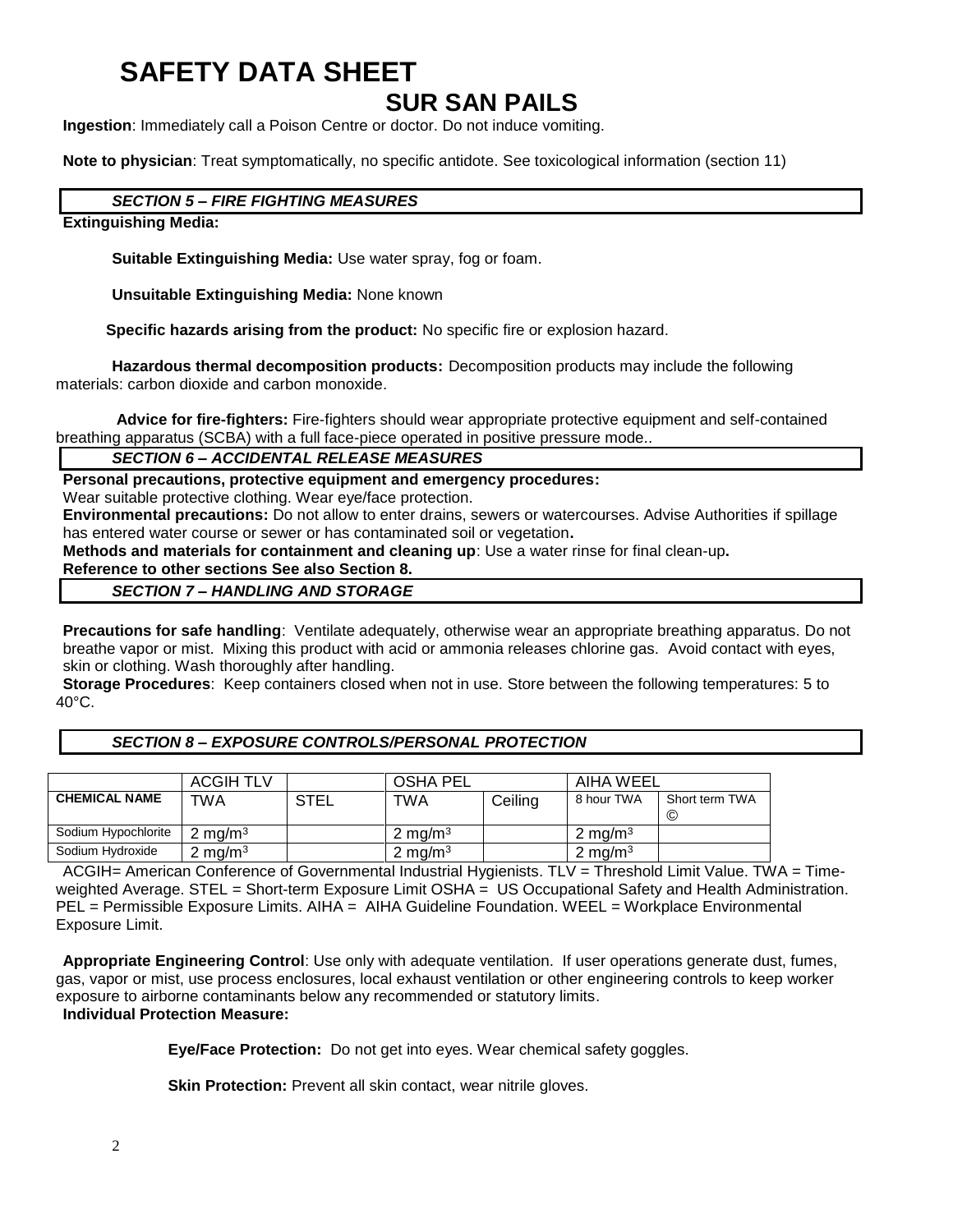# **SAFETY DATA SHEET**

# **SUR SAN PAILS**

**Respiratory protection**: A respirator is not needed under normal and intended conditions of product use.

# *SECTION 9 – PHYSICAL AND CHEMICAL PROPERTIES*

| Appearance:                                  | Liquid, yellowish colour.                                |
|----------------------------------------------|----------------------------------------------------------|
| Odour:                                       | Chlorine                                                 |
| $pH$ :                                       | 13 (100 %)                                               |
| <b>Melting Point:</b>                        | Not available                                            |
| <b>Boiling point:</b>                        | > 100 °C                                                 |
| <b>Flash Point:</b>                          | Not available                                            |
| <b>Evaporation Rate:</b>                     | Not available                                            |
| <b>Flammability:</b>                         | Not available                                            |
| <b>Explosive Limit:</b>                      | Not available                                            |
| <b>Relative Density:</b>                     | Approx. = $1.08$ (Water = 1)                             |
| <b>Viscosity:</b>                            | Not available                                            |
| <b>Solubility in water:</b>                  | Soluble                                                  |
| Auto ignition temperature                    | Not available                                            |
| <b>SECTION 10 - STABILITY AND REACTIVITY</b> |                                                          |
| STABILITY:                                   | <b>Stable</b>                                            |
| <b>INCOMPATIBILITY:</b>                      | Acids, ammonia, metals. Mixing this product with acid or |
|                                              | ammonia releases chlorine gas                            |
| HAZARDOUS DECOMPOSITION PRODUCTS:            | None                                                     |
| HAZARDOUS POLYMERIZATION:                    | Will not occur.                                          |
| CONDITIONS TO AVOID:                         | Contact with acids will generate heat.                   |

# *SECTION 11 – TOXICOLOGICAL INFORMATION*

| <b>Chemical Name</b> | $\mathsf{LC50}$                  | <b>LD50</b>   | LD50'<br>dermal       |
|----------------------|----------------------------------|---------------|-----------------------|
| Sodium Hypochlorite  | Not available                    | 5230ka<br>rat | >10000 mg/kg (Rabbit) |
| Sodium Hydroxide     | $121 \text{ ma/l}$ (fish)<br>101 | Not Available | 1350 mg/kg (Rabbit)   |

**Routes of exposure:** Skin contact, Eye contact, Ingestion.

**Eye contact**: Material will cause redness. May cause permanent damage if eye is not immediately irrigated. **Skin contact.** Material will cause redness.

**Inhalation**: Material will cause coughing and respiratory tract irritation.

# **Acute toxicity**:

**Eye contact:** Causes serious eye damage.

**Skin contact:** Causes skin corrosion